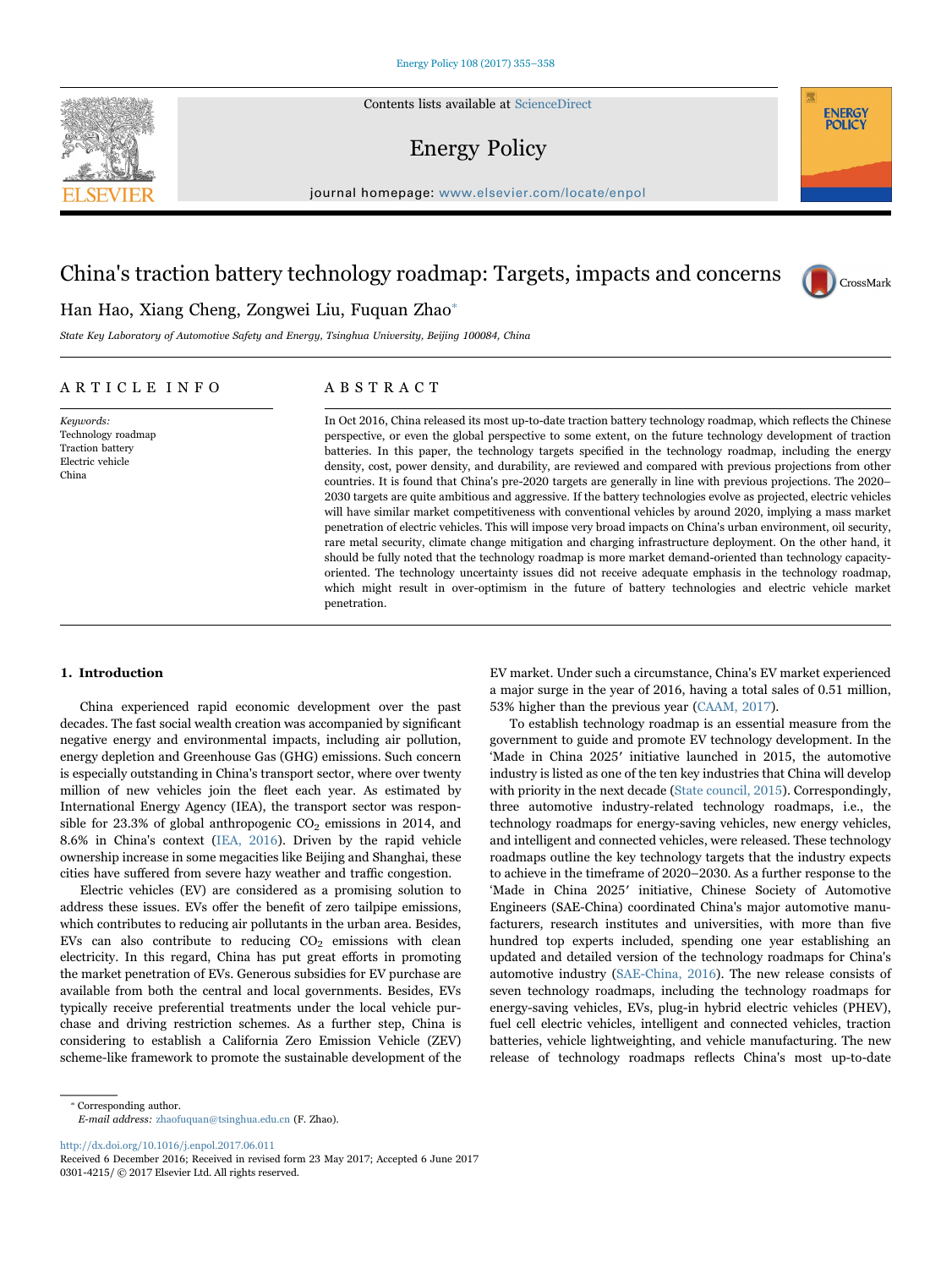perspectives on the key automotive technologies.

Traction battery refers to the battery which provides traction power for EVs. It is EV's most essential component, which substantially affects EV's performances such as range capacity, curb weight and manufacturing cost. Taking the 'Tesla Model S 85′ for example, the traction battery is responsible for approximately 30% of total vehicle weight and over 40% of vehicle cost. Each kWh of energy in the traction battery offers about 6 km of range capacity. What is more important, unlike the conventional vehicle components that have been maturely developed for decades and expect only incremental improvements, traction batteries are currently undergoing very fast and disruptive technology changes. Under such a circumstance, the technology roadmap for traction batteries has attracted the highest attention from the industry, government and research community. In this paper, China's technology roadmap for traction batteries is presented. The technology roadmaps from the U.S. [\(DOE, 2013](#page-3-4)), Japan [\(NEDO, 2013\)](#page-3-5) and Germany ([Fraunhofer ISI, 2012; NPE, 2012\)](#page-3-6) are also incorporated as a comparison. Intensive researches have been conducted to project the future development of traction batteries. However, existing estimations vary a lot. In consideration of comparability of different countries, we didn't take these estimations into consideration. Afterwards, based on the technology roadmap, the possible impacts and concerns are discussed.

#### 2. Technology roadmap

The key performance indicators of traction batteries are energy density, cost, power density and durability. All these indicators are covered in China's new technology roadmap. The targets specified in the technology roadmap are based on the expectation that a 400 kmrange-capacity EV in 2020 has a similar lifecycle ownership cost with its counterpart conventional internal combustion engine-based vehicle. Battery chemistry evolvement, as the essential driver behind the technology improvement, is projected to undergo a major transition from the current 'aggressive Li-ion' chemistries to the 'beyond Li-ion' chemistries, such as lithium-sulfur, zinc-air batteries.

### 2.1. Energy density

Energy density (Wh/L or Wh/kg) refers to the amount of energy stored per unit volume or mass. Considering the comparability of different countries, only the mass energy density is discussed in the study. Two levels of energy densities are discussed in the study, which are the pack-level energy density and the cell-level energy density. The pack-level energy density refers to the energy density of the battery pack, while the cell-level energy density is the energy density of the battery cell. [Fig. 1](#page-1-0) shows the energy density targets from China's

<span id="page-1-0"></span>



technology roadmap as well as roadmaps from other countries. Currently in China, the pack-level energy density is around 110 Wh/ kg and the cell-level energy density is around 180 Wh/kg. Under China's new technology roadmap, the pack-level energy density is projected to increase from the current level of 110 Wh/kg to 250 Wh/ kg, 280 Wh/kg, and 350 Wh/kg by 2020, 2025 and 2030, respectively. The changes are assumed to be driven by the improvement of current battery chemistries in the short term, and the application of nextgeneration battery chemistries in the long term. Compared with the previous targets under the 'Made in China 2025′ initiative, the new targets have a significant increase in the short term, with the cell-level energy density target in 2020 increasing from 300 Wh/kg to 350 Wh/ kg. This reflects higher confidence of China's automotive industry in the improvement of traction battery technologies. As a comparison, the Japan target for 2020 and U.S. target for 2022 are both 250 Wh/kg, which is completely the same with the China target for 2020. The Germany target is significantly lower than other countries. Overall, the major countries have a general consensus in the projection of battery energy density. Although China's targets for the battery energy density are quite ambitious, they are aligned with US and Japan targets for the same period.

### 2.2. Cost

Similar to energy density, the cost of battery is also estimated from the perspectives of pack-level and cell-level, respectively. [Fig. 2](#page-1-1) shows the battery cost targets from the technology roadmaps of major countries. Again, China's new targets on battery cost are much more aggressive than its previous targets. Under the current situation, the pack-level cost is approximately \$319/kWh in China while the celllevel cost is about \$203/kWh. Under the new technology roadmap, the pack-level cost is projected to decrease to \$145/kWh, \$131/kWh, and \$116/kWh by 2020, 2025 and 2030, respectively. It can be found that the decrease of battery cost before 2020 is quite substantial. This improvement relies on both the optimization of the current manufacturing system and the introduction of the next-generation battery chemistries. On the other hand, the cost reduction beyond 2020 is quite moderate. As a comparison, the Japan target on pack-level battery cost for 2020 is \$181/kWh, and U.S. target for 2022 is \$125/kWh. These targets are generally in line with the China's ambitious targets. The Germany targets are quite conservative, mostly due to the fact that the Germany technology roadmap was established in as early as 2011, when the battery technology was not evolving in such a rapid pace as nowadays.

<span id="page-1-1"></span>

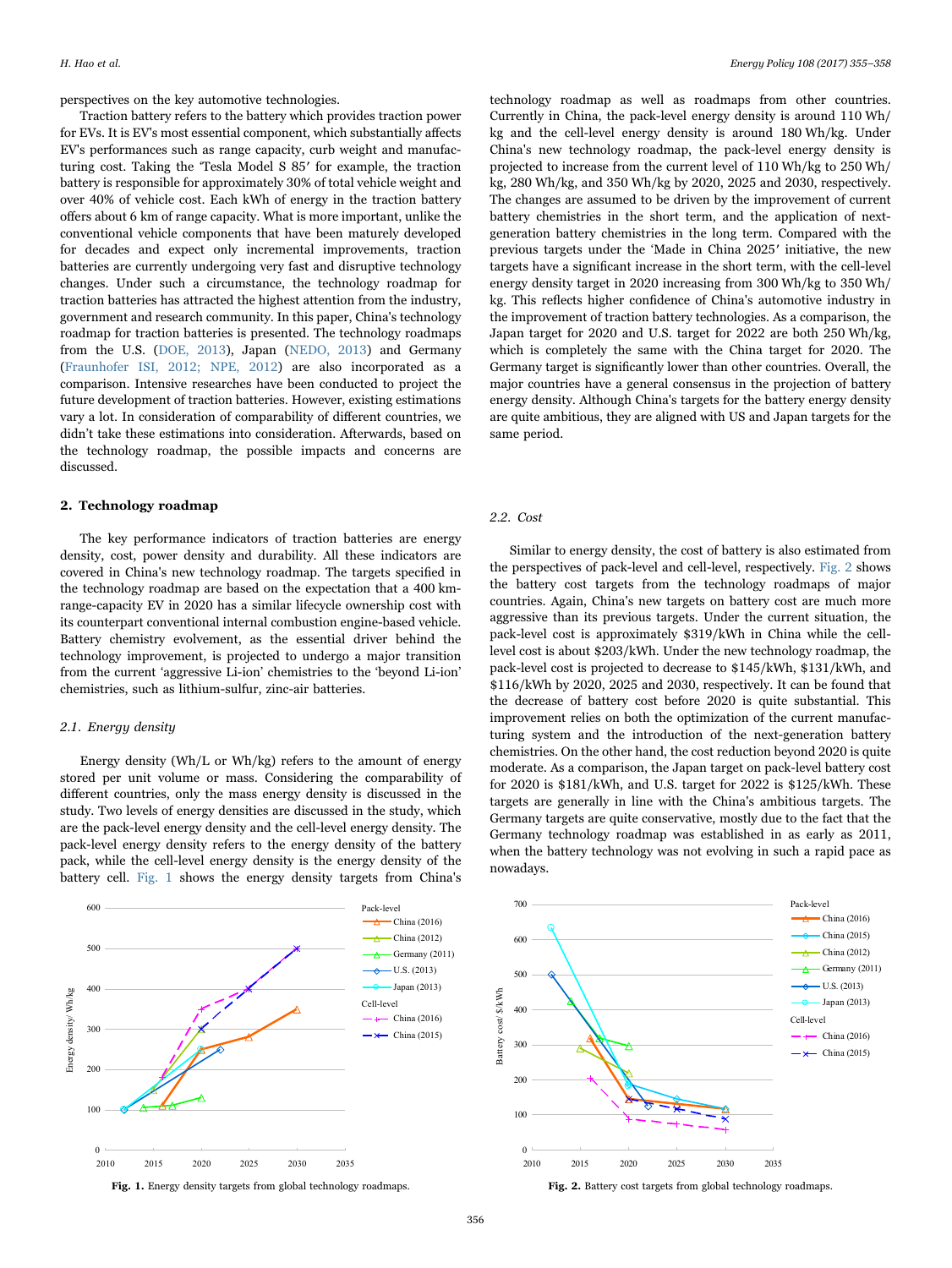### 2.3. Power density

Power density (W/L or W/kg) refers to the amount of power per unit volume or mass. In this study, only mass power density (W/kg) is considered because of data availability. In China's new technology roadmap, the indicator of power density is covered for the first time. The battery power density is projected to increase from the current level of 420 W/kg to 700 W/kg by 2020 and keep constant after that. As a comparison, the U.S. target is 2000 W/kg by 2022, and Japan target is 1500 W/kg by 2020. Compared with these targets, the China targets are a bit conservative.

## 2.4. Durability

Under China's new technology roadmap, the calendar life of traction batteries is projected to reach 10 years, 12 years and 15 years by 2020, 2025 and 2030, respectively. A general implication from this projection is that durability-induced battery replacement can be gradually avoided during the life time of EVs. The targets from other countries are generally similar. For example, under the Japan technology roadmap, the calendar life of traction batteries is projected to reach 10–15 years by 2020.

### 2.5. Traction batteries for PHEVs

Traction batteries function as auxiliary power unit on PHEVs, for which the power density is the most important indicator for such batteries. Under China's new technology roadmap, the pack-level power density of PHEV traction batteries is projected to increase from the current level of 800 W/kg to 900 W/kg by 2020 and 1000 W/kg by 2025. These are very conservative targets compared to other countries. For example, under the Japan technology roadmap, the power density is projected to reach the level of 2500 W/kg by 2020. Other key factors of PHEV traction batteries include energy density and cost. According to the technology roadmap, the pack-level energy density of PHEV traction batteries is 70 Wh/kg currently and is projected to increase to 120 Wh/kg in 2020 and 150 Wh/kg in 2025. The pack-level cost of PHEV traction batteries is projected to decrease from the current level of \$435/kWh to \$218/kWh in 2020 and \$188/kWh in 2025.

#### 3. Discussions

#### 3.1. Possible impacts

If the targets specified in China's new technology roadmap are achieved, the expectation that a 400 km-range-capacity EV in 2020 has a similar lifecycle ownership cost with its counterpart conventional vehicle will be realized [\(SAE-China, 2016](#page-3-3)). Under such a circumstance, the market competitiveness of EVs will be substantially enhanced. China is quite likely to fulfill or even over-fulfill its ambitious target that EV and PHEV sales penetration rate reaches 7% by 2020 (around 2 million), 15% by 2025 (around 5 million) and 40% by 2030 (around 15 million) ([SAE-China, 2016](#page-3-3)). This has very broad implications for the Chinese and even global policy makers.

One major opportunity is that the air pollution pressure in the major cities will likely be alleviated. In the near term, EVs are mostly deployed in China's first-tier cities, where the air pollution problems are the most severe. The vehicle tailpipe emissions are considered to be a major cause of the air pollution problems. The deployment of EVs, which feature zero tailpipe emissions, will contribute greatly to improving the air quality in China's major cities. Besides, replacing the conventional vehicles with EVs reduces the dependence on oil. Thus, China's oil import and the associated energy security concerns will be significantly eased.

On the other hand, the government also faces great challenges. First, due to China's coal-dominating power mix, the  $CO<sub>2</sub>$  emissions issue of EVs in China is still quite controversial [\(NBS, 2015\)](#page-3-7). Currently in China, over 70% of electricity is generated from thermal power and most of the thermal electricity is from coal power plants. About 20% of the electricity is generated from hydropower. Nuclear, solar and wind powers take relatively small proportions in the generation mix. Therefore, the government needs to make more efforts in reducing the carbon intensity of the power grid. Otherwise, the deployment of EVs will bring burden to China's climate change mitigation efforts. Second, different from the conventional vehicles, the manufacturing of traction batteries needs considerable amount of rare metals, such as lithium and cobalt. In 2015, 86% of China's lithium supply depends on import ([Hao et al., 2017\)](#page-3-8). To secure the supply of these rare metals will be a great challenge for the Chinese government. Third, the deployment of charging infrastructures is still lagging behind the vehicle market development. The charging infrastructures need to be deployed in a much faster pace to comply with the vehicle side demand.

#### 3.2. Concerns

Under the technology roadmap, the technology targets should be specified based on both the technology-side and market-side considerations, i.e., what the technology improvement can offer versus what the market demands. For traction batteries, from the technology perspective, factors such as the potential application of the nextgeneration battery chemistries, manufacturing improvement and learning curve, should all be considered to set reasonable targets for battery technology improvement. From the market perspective, the performances of the traction batteries are expected to comply with the market penetration targets of EVs.

According to our analysis, China's targets are generally in line with developed countries like the U.S. and Japan. The concern is that although the technology-side and market-side considerations should be balanced, the market side seems to play a more substantial role in determining the targets under China's new technology roadmap. In other words, the technology roadmap is more market demand-oriented than technology capacity-oriented. The risk is that there is considerable uncertainty in the technology side, especially the development of nextgeneration battery technologies. Many next-generation battery technologies are still in the laboratory research stage, far from commercialization. For example, the lithium-sulfur battery, which promises high energy density, has a very low durability. Intensive researches are being conducted to enhance its durability. However, to what extent its durability can be extended remains quite uncertain. Another example is zinc air battery, which has a considerably higher theoretical energy density and better safety performance. Nevertheless, the lack of efficient air catalysts and the low durability hampered its large-scale application. Various studies have been conducted to improve the performance of zinc-air battery. However, there exists great uncertainty in terms of the improvement potential. If these next-generation technologies do not evolve as expected, the targets specified in the technology roadmap will hardly be achieved. Unfortunately, these technology uncertainties did not receive adequate emphasis in the technology roadmap, which might result in over-optimism in the future of battery technologies and EV market penetration.

# Acknowledgements

This study is sponsored by the National Natural Science Foundation of China (71403142, 71690241, 71572093), State Key Laboratory of Automotive Safety and Energy (ZZ2016-024), Young Elite Scientists Sponsorship Program by CAST (YESS20160140), China Automotive Energy Research Center of Tsinghua University (CAERC), Beijing Natural Science Foundation (9162008).